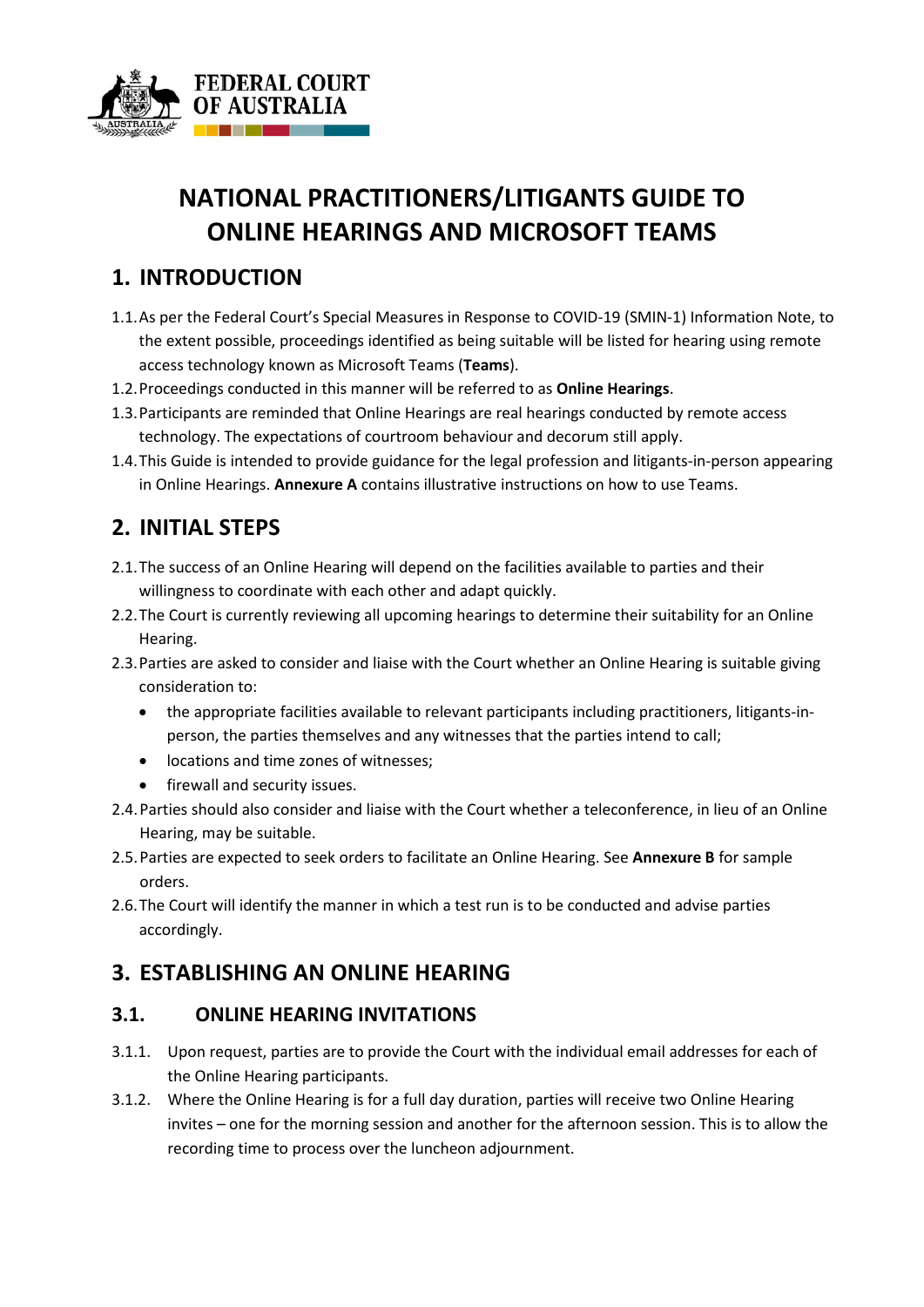

3.1.3. Teams invites include a link to join the meeting (see 3.2.1 below). This link is able to be passed on to witnesses or other practitioners who did not receive an invitation. Note, however, that persons who join an Online Hearing via that Teams link are subject to being admitted or declined by the Court.

#### **3.2. APPLICATIONS REQUIRED**

- 3.2.1. Parties can open up the Online Hearing from the **Join Microsoft Teams Meeting** link in the Online Hearing invite.
- 3.2.2. The Court recommends using a web browser other than Internet Explorer due to compatibility issues that may arise. The web browser may have limited features but the Court does not believe this is an issue.
- 3.2.3. Participants may also wish to download the Teams Application from the Microsoft product websit[e here](https://products.office.com/en-au/microsoft-teams/download-app) free of charge.
- 3.2.4. The Teams Application for iOS and Android are also available and free of charge however, features are limited. The Court does not believe this is an issue and encourages this option for parties who may not have the facilities, but do have access to a smartphone or tablet.
- 3.2.5. Participants also have the ability to 'dial-in' to Teams using a standard telephone connection. The dial-in details, including the unique conference ID number, can be found in the Online Hearing invite under the Join Microsoft Teams Meeting link.
- 3.2.6. A list of hardware requirements for Teams can be accessed [here.](https://docs.microsoft.com/en-us/microsoftteams/hardware-requirements-for-the-teams-app)

### **4. JOINING AN ONLINE HEARING**

#### **4.1. WHAT PARTICIPANTS CAN EXPECT**

- 4.1.1. When joining the Online Hearing, participants will be asked to enter their name. Be mindful that this name will be displayed for all participants to see. First Name and Surname are to be entered.
- 4.1.2. Parties should give consideration as to whether a participant's name (and/or face) should not be displayed (for example, for their safety) and liaise with the Court accordingly in advance of the Online Hearing.
- 4.1.3. After 'joining' the Online Hearing, participants will enter a virtual lobby and will remain there until admitted into the Online Hearing.
- 4.1.4. Participants are to join the Online Hearing **at least 15 minutes prior to the listing time** to allow sufficient time to address any technical issues.
- 4.1.5. Participants are encouraged to wear headsets during the Online Hearing as this greatly improves the audio quality for the other participants and for the recording made for the purpose of producing the transcript.
- 4.1.6. Online Hearings are being recorded by the Court's recording and transcription services contractor, Auscript, and through Teams directly. Participation in an Online Hearing indicates your consent to being recorded.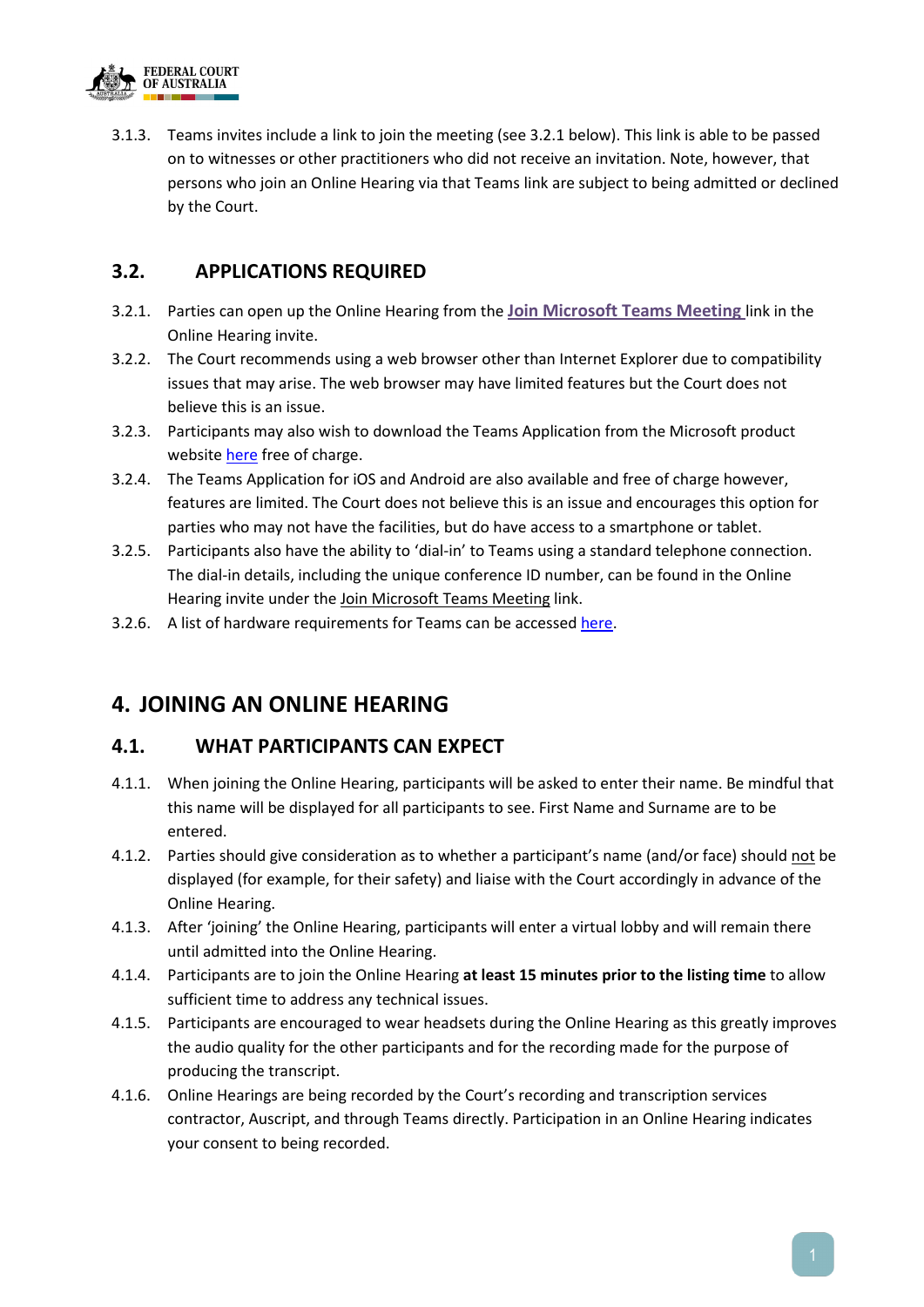

- 4.1.7. Transcript will be produced and available through Auscript, in accordance with the usual ordering processes. Some delays may be experienced during this time of transition to Online Hearings.
- 4.1.8. The use of communication and recording devices for the purpose of recording or making a transcript or otherwise is prohibited. Division 6.2 of the *Federal Court Rules 2011* (Cth) still applies.
- 4.1.9. In the event of unforeseen and unavoidable technological issues, the Court will temporarily adjourn to address those issues.
- 4.1.10. Provided [here](https://www.dropbox.com/sh/ikaci3f76v74ha1/AAChsnd5G68uO5F3wRIOmxtea?dl=0) is a ten-minute portion of an Online Hearing conducted by Teams. That portion shows the end of dealing with objections to evidence, the respondents calling their first witness, the swearing in of a witness (by the judge), and the beginning of examination and crossexamination.

#### **4.2. WHAT IS EXPECTED OF PARTICIPANTS**

- 4.2.1. The same formal etiquette and protocol of a physical Court is expected in the Online Court.
- 4.2.2. The matter will be called and the Court will ask for appearances.
- 4.2.3. Judges are to be addressed as 'Your Honour', and registrars are to be addressed as 'Registrar'.
- 4.2.4. Where a judge has elected to robe, counsel must also robe.
- 4.2.5. The Court may elect to dispense with any of the usual formalities, and the parties are expected to act accordingly.
- 4.2.6. Participants are to join an Online Hearing from a quiet, secure location.
- 4.2.7. Participants are expected to ensure that there is sufficient internet coverage in their location and all devices are fully charged.
- 4.2.8. Microphones and cameras are to be tested and working prior to joining an Online Hearing. This can be managed through the Teams Device Settings.
- 4.2.9. Other than practitioners/litigants-in-person appearing, all other participants are to keep their microphones muted and cameras turned off.
- 4.2.10. Where possible, identify and resolve any firewall and security restrictions before the Online Hearing commences.

#### **4.3. WITNESSES**

- 4.3.1. The same expectations for participants above at 4.2. also applies to witnesses in an Online Hearing.
- 4.3.2. The Court will administer the oath or affirmation of each witness.
- 4.3.3. Where a witness would like to take an oath, note that s 24(1) of the *Evidence Act 1995* (Cth) provides that it is not necessary that a religious text be used in taking an oath: *BZAAG v Minister for Immigration and Citizenship* [2011] FCA 217. However, the party calling the witness should ensure that the relevant religious text is available to that witness in advance of the Online Hearing where the witness prefers to use the religious text in taking an oath.
- 4.3.4. A witness is to be provided in advance with all documents to which they may be referred to. See more below at 6. Document Management.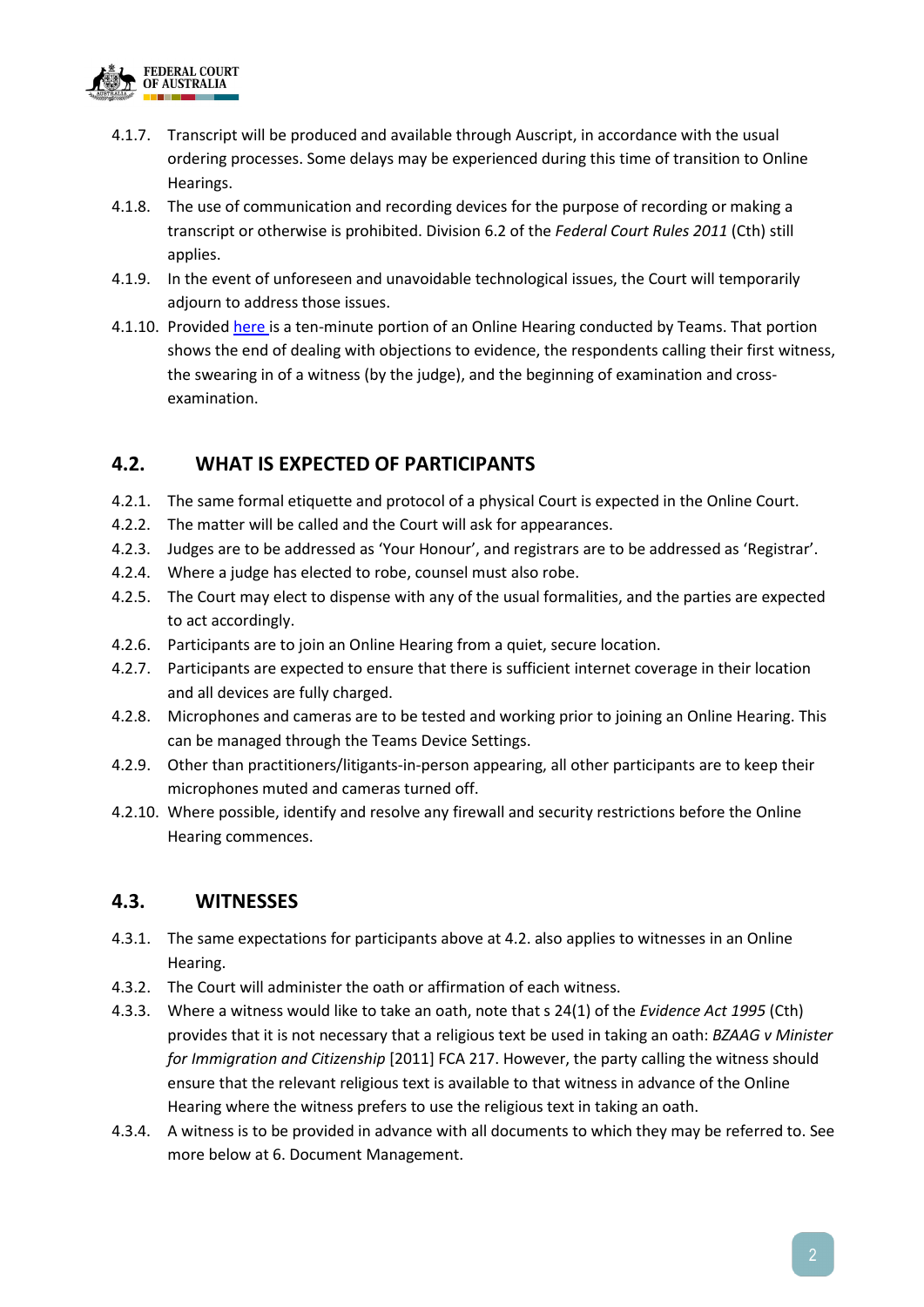

### **5. OPEN JUSTICE**

- 5.1.The Court continues to consider its options for preserving the principles of open justice.
- 5.2.Until further notice, Court buildings remain open to the general public. However, all parties and practitioners are required to appear remotely for any Online Hearing that proceeds other than in exceptional circumstances and with the express authorisation of the Chief Justice.
- 5.3.The daily court list for each registry will provide advice for members of the public seeking to view an Online Hearing remotely.
- 5.4.Any member of the public who is permitted by the Court to join an Online Hearing undertakes to:
	- Remain silent (mute their microphone) and hidden (keep their camera turned off); and
	- Not record the proceedings (see 4.1.8. above).
- 5.5.The Court may require a member of the public who wishes to view an Online Hearing to provide an email address. The Court use this information solely for the purpose of providing that member of the public with a link to the Online Hearing, and it is not retained thereafter.

### **6. DOCUMENT MANAGEMENT**

- 6.1.Where possible, a Digital Court Book is to be created for an Online Hearing.
- 6.2.The Digital Court Book is to be provided in accordance with the time and manner as directed by the Court.
- 6.3.Arrangements are to be made, in consultation with the Court, regarding the ability to facilitate the 'handing up' of documents. Options may include:
	- by email to the Court;
	- by way of a secure, online file sharing platform, such as OneDrive;
	- by utilising the 'sharing screen' functionality within Teams (parties should liaise with the Court whether this may be appropriate intermittently by counsel or their instructing solicitors, or whether a Digital Court Book may be navigated by Court staff during the course of the Online Hearing).

### **7. ASSISTANCE**

- 7.1.Please direct all questions relating to a specific matter to the chambers of the docket judge or relevant registrar.
- 7.2.Please direct all general questions to Jessica Der Matossian, Registrar, Digital Practice [\(jessica.dermatossian@fedcourt.gov.au\)](mailto:jessica.dermatossian@fedcourt.gov.au).
- 7.3.The Microsoft Teams website and 'Help' section of the Teams application provides additional tips and advice about how to use the program.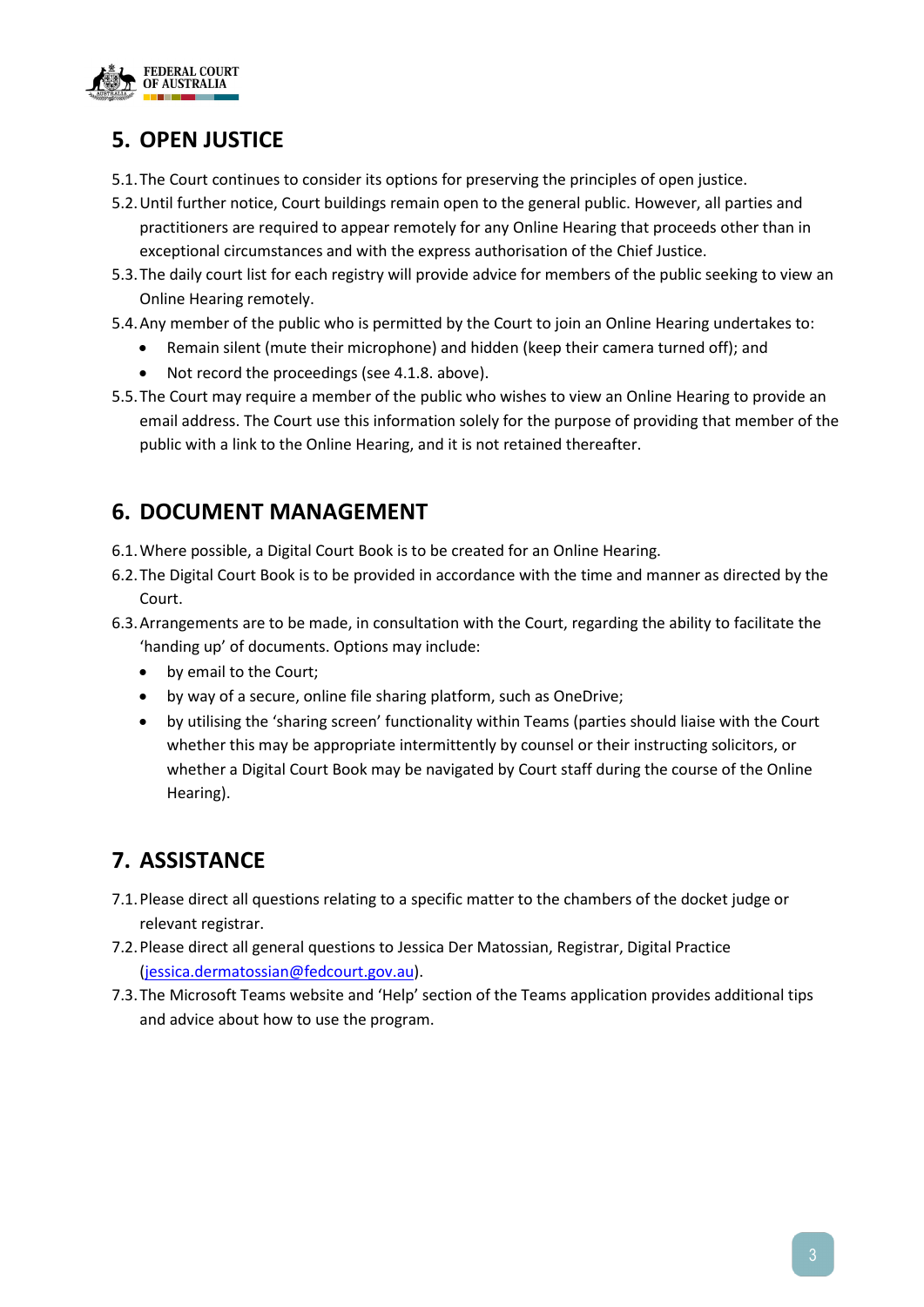

# **Annexure A: Simple Instructions on using Teams**

- To join an Online Hearing, click on the **Join Microsoft Teams Meeting** link **at least 15 minutes prior to the Online Hearing commencing.**
- For participants who already have Teams installed on their device, the link above should automatically redirect to the Teams App.
- However, the participant may be redirected to this screen in a web browser.



- If so, the participant may elect to Download the Windows App which is free of charge.
- Alternatively, by selecting Join on the web instead, the participant will be redirected to another webpage. The participant may be asked to give permission for Microsoft to access their device's microphone and camera – select Allow.
- On the next screen, enter your First Name and Surname in the relevant field
- Manage your microphone and camera settings, if required, through the Device Settings Panel
- Select 'Join Now'

| Choose your audio and video settings for<br><b>Meeting now</b>                                                                                                    | Device settings.<br>$\times$<br>Aucho and Video<br>Speaker<br>Speakers / Headphones (Realtek Aud $\smile$                 |
|-------------------------------------------------------------------------------------------------------------------------------------------------------------------|---------------------------------------------------------------------------------------------------------------------------|
| $\frac{1}{2}$<br>Enter name<br>Join now                                                                                                                           | Microphone<br>Microphone Array (Realtek Audio)<br>Camera<br>Integrated Webcam (0c45:6717)<br><b>App Settings</b><br>Theme |
| <b>Cipi</b><br><b>ED</b> Devices<br>o<br>Other join options<br>प्जी Audio off<br>& Phone audio<br>For a better experience sign in or download the desktop version | Default<br>Open language settings<br>About<br>Legal<br>Privacy and cookies<br>Third party notice                          |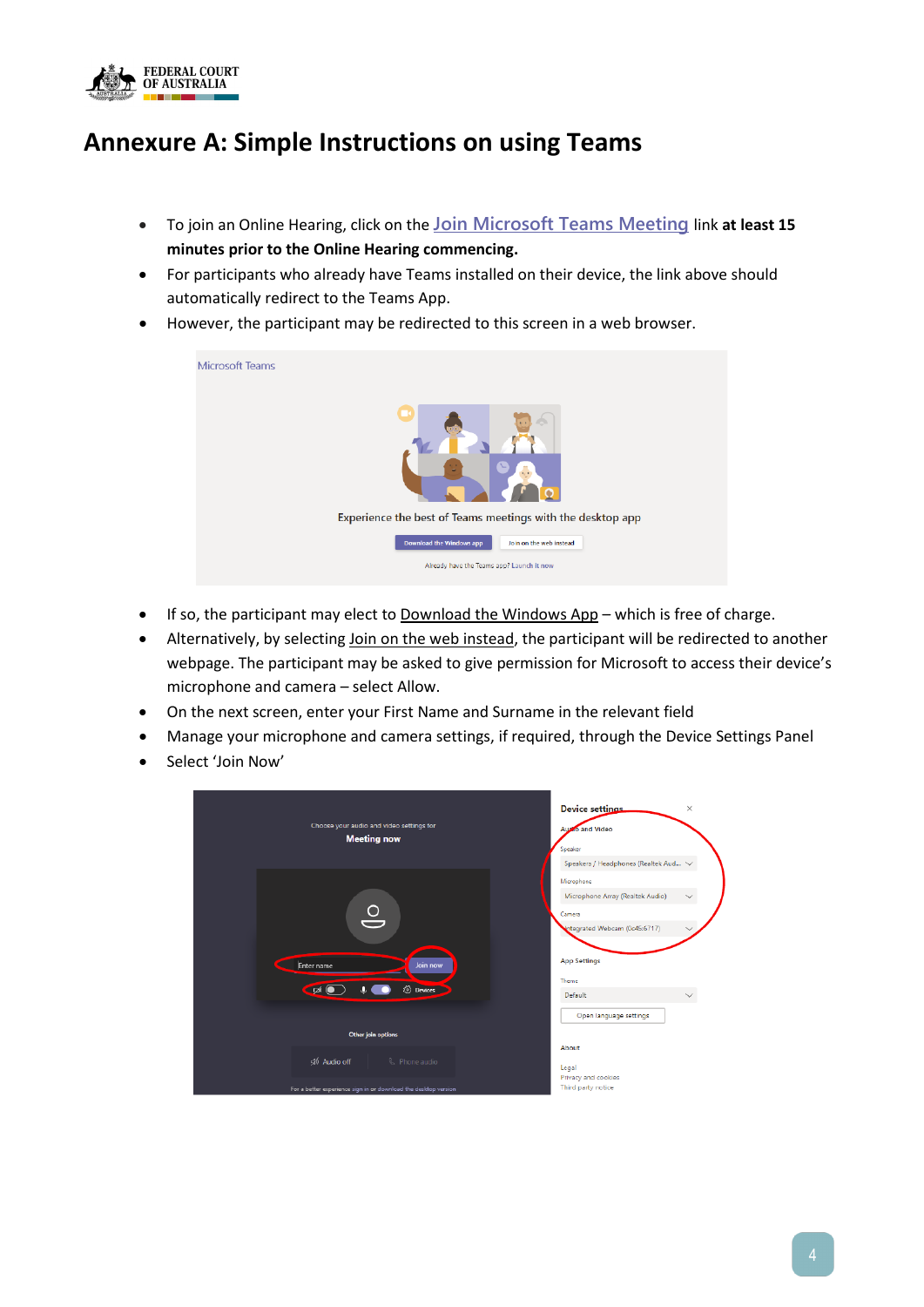

• Patiently wait in the virtual lobby until you have been admitted in to the Online Hearing.

| Someone in the meeting should let you in soon                                                                                                                                                                                                                                                                                                                                                                                                                                      |  |
|------------------------------------------------------------------------------------------------------------------------------------------------------------------------------------------------------------------------------------------------------------------------------------------------------------------------------------------------------------------------------------------------------------------------------------------------------------------------------------|--|
|                                                                                                                                                                                                                                                                                                                                                                                                                                                                                    |  |
| $\overline{\mathsf{S}}$                                                                                                                                                                                                                                                                                                                                                                                                                                                            |  |
| $\boxed{\mathcal{P}(\bigcirc\hspace{-.08cm}\bigcirc\hspace{-.08cm}\bigcirc\hspace{-.08cm}\bigcirc\hspace{-.08cm}\bigcirc\hspace{-.08cm}\bigcirc\hspace{-.08cm}\bigcirc\hspace{-.08cm}\bigcirc\hspace{-.08cm}\bigcirc\hspace{-.08cm}\bigcirc\hspace{-.08cm}\bigcirc\hspace{-.08cm}\bigcirc\hspace{-.08cm}\bigcirc\hspace{-.08cm}\bigcirc\hspace{-.08cm}\bigcirc\hspace{-.08cm}\bigcirc\hspace{-.08cm}\bigcirc\hspace{-.08cm}\bigcirc\hspace{-.08cm}\bigcirc\hspace{-.08cm}\bigcirc$ |  |
|                                                                                                                                                                                                                                                                                                                                                                                                                                                                                    |  |

- To mute and unmute your microphone, select the microphone icon on the Teams menu ribbon.
- To turn your camera on and off, select the camera icon on the Teams menu ribbon.



- **Only if directed by the Court,** the 'sharing screen' functionality may be used during an Online Hearing to display and navigate through documents.
- To do this, select the 'Share' button on the Teams menu ribbon.
- Then, choose to present either Desktop or Window (i.e. a particular program). The latter option is strongly recommended.